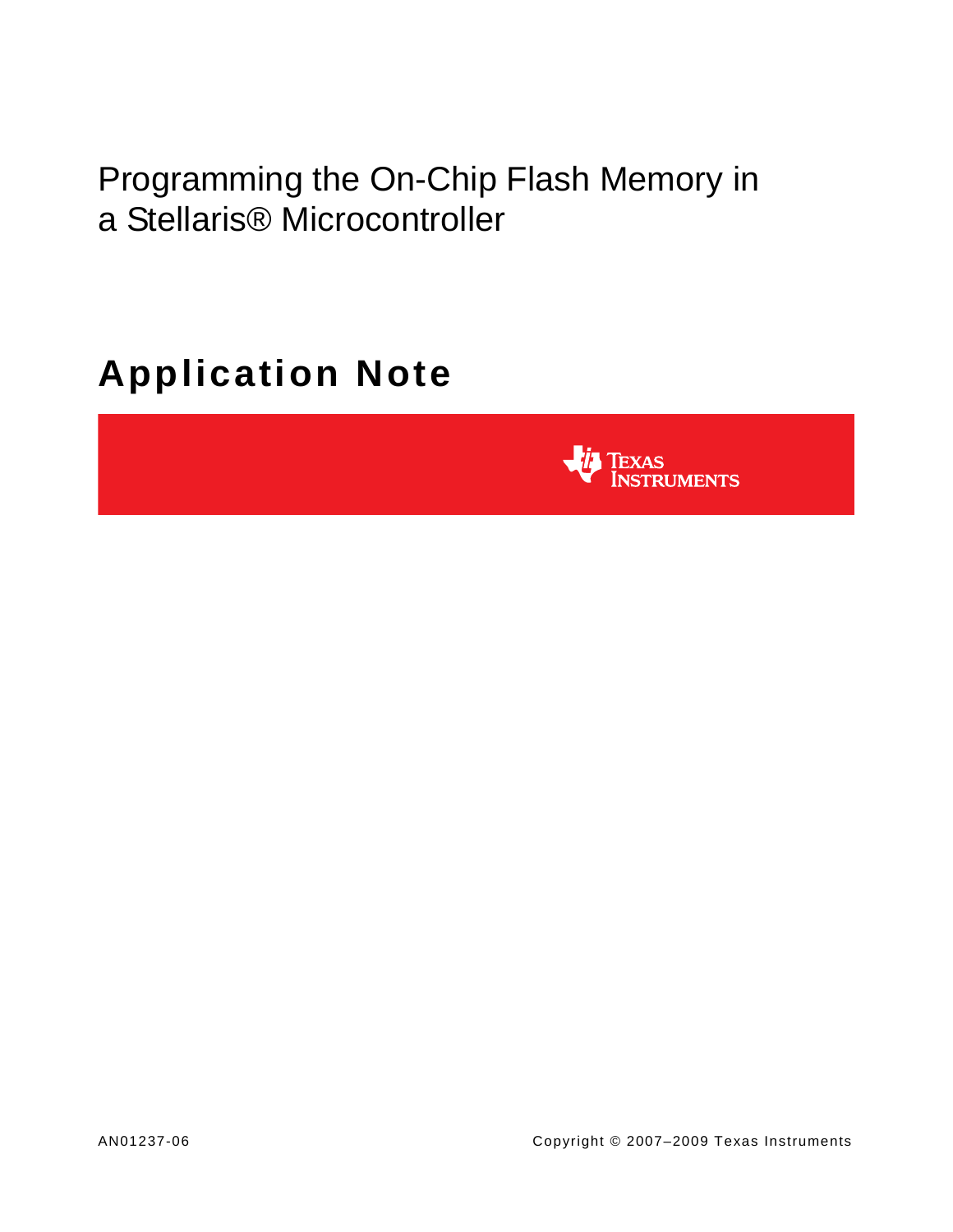## **Copyright**

Copyright © 2007-2009 Texas Instruments, Inc. All rights reserved. Stellaris and StellarisWare are registered trademarks of Texas Instruments. ARM and Thumb are registered trademarks, and Cortex is a trademark of ARM Limited. Other names and brands may be claimed as the property of others.

Texas Instruments 108 Wild Basin, Suite 350 Austin, TX 78746 Main: +1-512-279-8800 Fax: +1-512-279-8879 http://www.luminarymicro.com





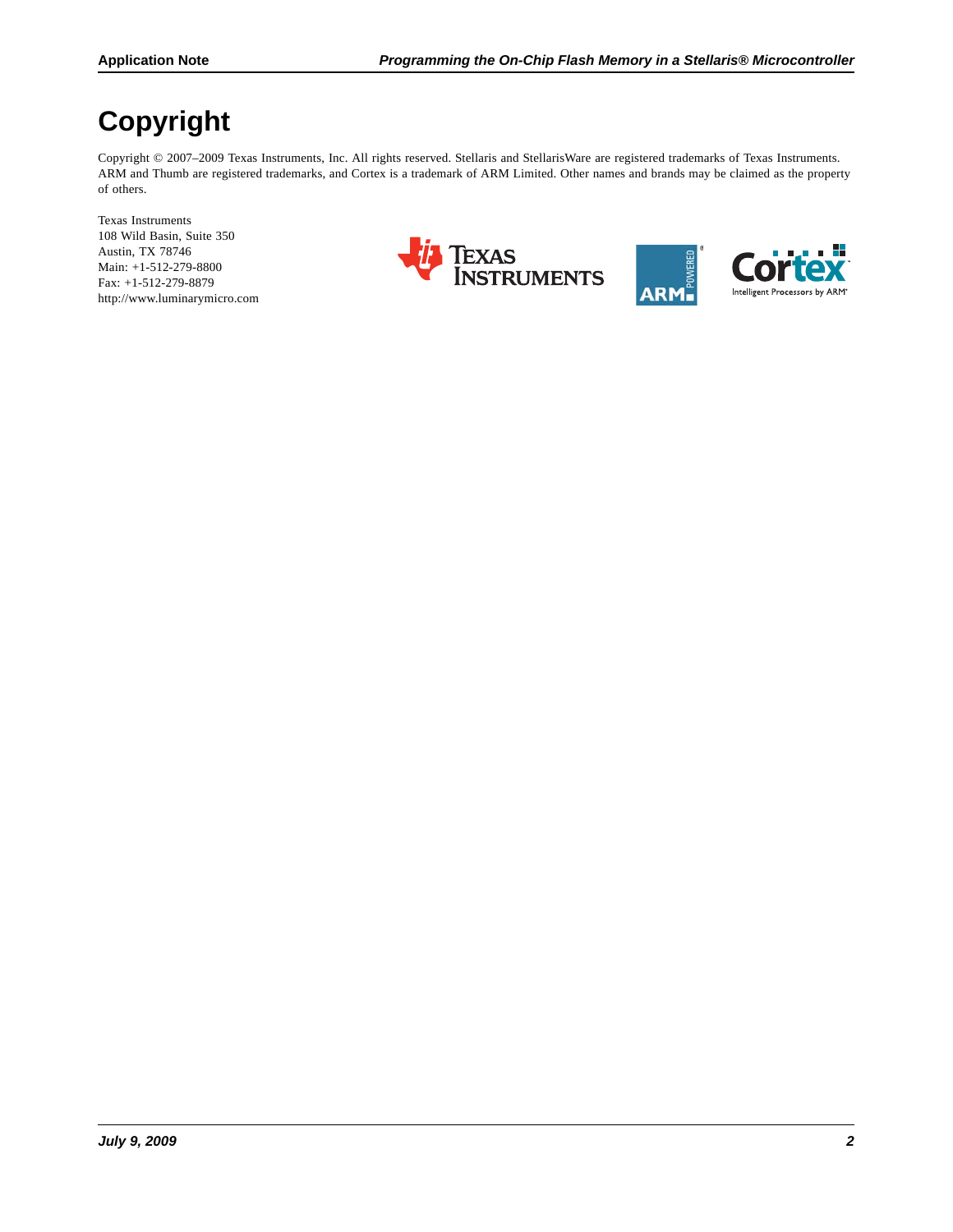## **Table of Contents**

| Programming Flash Memory |  |
|--------------------------|--|
|                          |  |
|                          |  |
|                          |  |
|                          |  |
|                          |  |
|                          |  |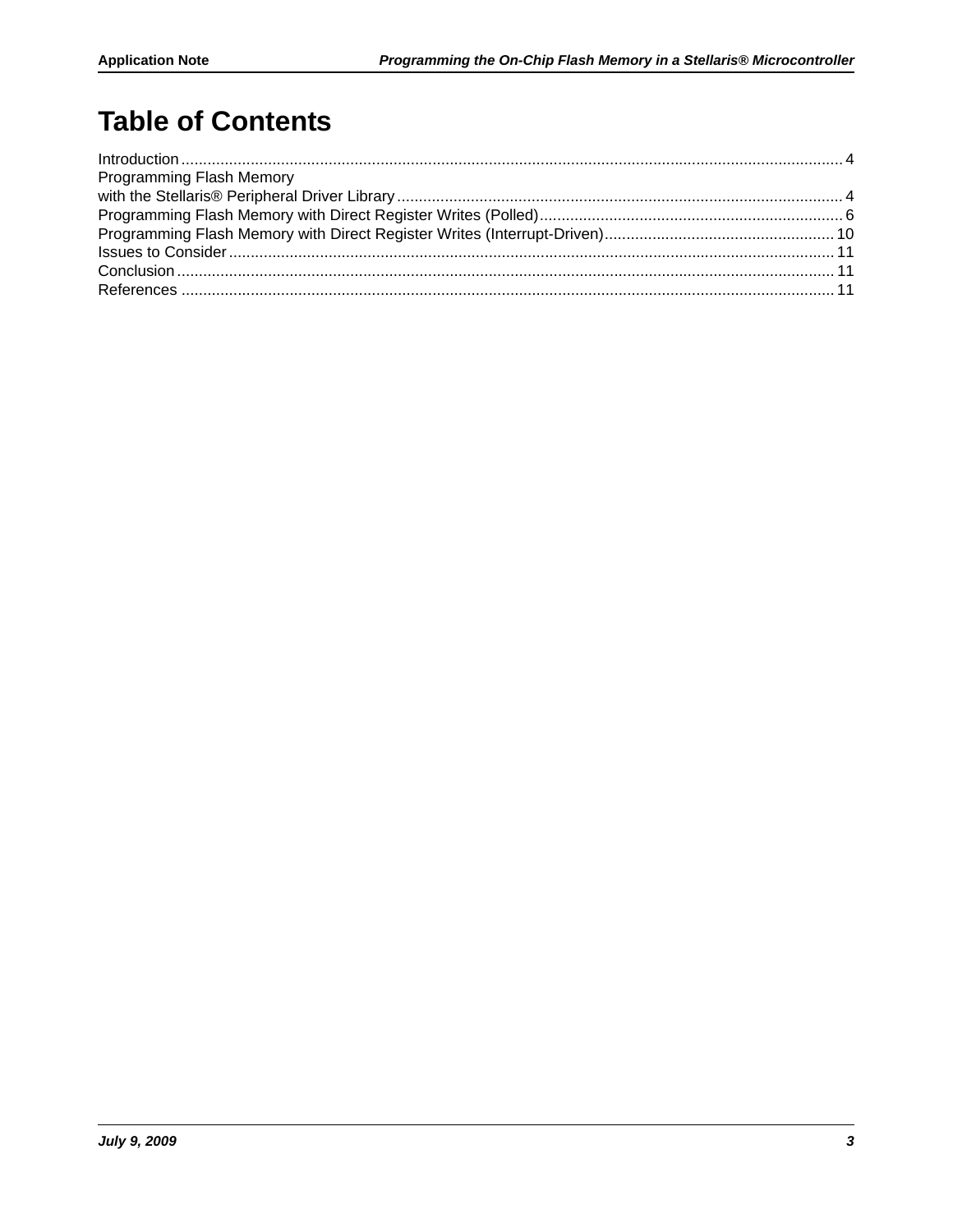## <span id="page-3-0"></span>**Introduction**

The flash memory of any system is routinely updated and re-programmed. This application note provides three methods for updating (erasing and programming) flash memory: the Stellaris® driver library provided by Luminary Micro, software polling for completed updates, and interrupt-driven updates.

This application note does not cover other issues related to flash memory management, such as the protection of flash memory pages.

For more details on programming the on-chip flash memory, review the flash sections in the appropriate Stellaris family data sheet and the *Stellaris® Peripheral Driver Library User's Guide*. In particular, it is important to understand the flash memory controller's interface registers' functions.

## <span id="page-3-1"></span>**Programming Flash Memory with the Stellaris® Peripheral Driver Library**

The Luminary Micro StellarisWare™ peripheral driver library provides an efficient and convenient method to program the integrated flash memory. The driver library is documented in the *Stellaris® Peripheral Driver Library User's Guide*. Three API calls are required to program a page of flash memory: FlashUsecSet, FlashErase, and FlashProgram.

### **FlashUsecSet Function**

The FlashUsecSet function sets internal timing parameters in the system's flash memory controller. The memory controller uses the supplied parameter as a prescale timer to provide a constant frequency clock to the flash controller. This function must be called before other functions that erase or program memory to assure proper timing.

The prototype for FlashUsecSet is:

```
void FlashUsecSet(unsigned long ulClocks);
```
where *ulClocks* is the internal operating frequency of the processor (in MHz). For example, if the processor is executing at 20 MHz, the correct parameter value is 20.

### **FlashErase Function**

The FlashErase function erases a 1 KB page of on-chip flash memory. After erasing, the memory is left in a state where all bits in the page are set. Protected pages (those marked as unreadable and unprogrammable) cannot be erased.

The prototype for FlashErase is:

```
long FlashErase(unsigned long ulAddress);
```
where *ulAddress* is the start address of the flash block to be erased and must be a 1 KB-aligned address. The function returns 0 on success or -1 on failure (if an invalid block address was specified or the block is write-protected).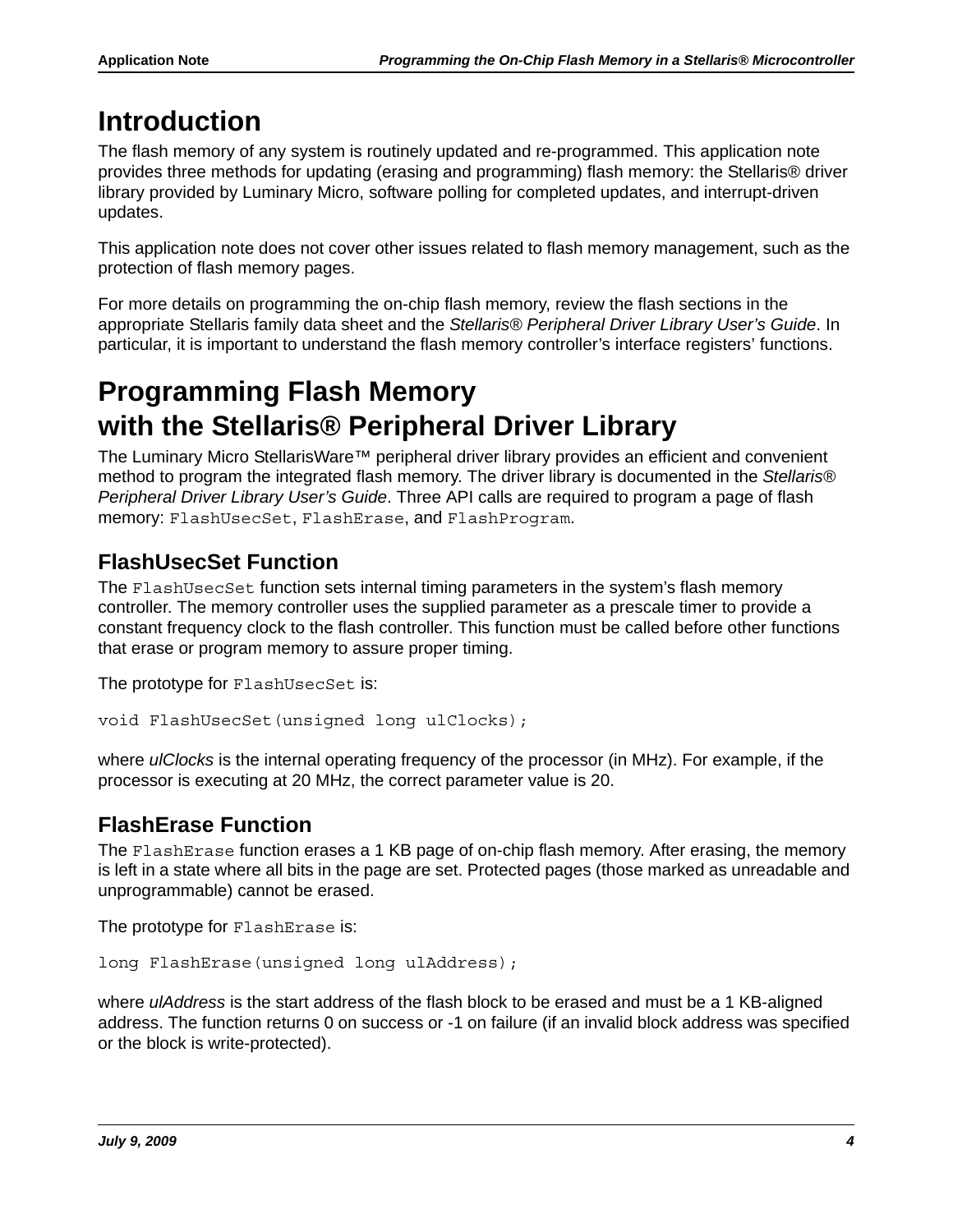### **FlashProgram Function**

The FlashProgram function programs a sequence of words into the on-chip flash memory. Programming consists of ANDing the existing flash memory contents with the new data; the resulting AND of the data being stored in the on-chip memory. If a bit in flash memory is a zero, it cannot be set to a one using the FlashProgram function. Restoring a bit to a one is accomplished only using the FlashErase function. Moreover, a word may be subject to one or two calls to FlashProgram. Additional calls must follow a FlashErase function call. Excessive calls to FlashProgram degrade a flash memory cell's ability to retain data, and so to guarantee maximal data retention, it is best to completely erase and reprogram a flash page following two calls to FlashProgram that affect the same word locations.

The prototype for FlashProgram is:

```
long FlashProgram(unsigned long *pulData,
  unsigned long ulAddress,
  unsigned long ulCount);
```
where *pulData* is a pointer to the data to be programmed, *ulAddress* is the starting address in flash to be programmed, and *ulCount* is the number of bytes to be programmed. Since the flash is programmed a word at a time, the starting address and byte count must both be multiples of four.

Only one call to each function is required per flash memory page since the FlashErase function call erases a page of flash memory, and the FlashProgram function call is capable of programming an arbitrary size of memory.

### **Examples**

[Example 1](#page-4-0) shows the setup of the **USECRL** register. Example 2 shows a single erase call. Example 3 shows a single programming call. Note that in these and the examples that follow, the path for DriverLib needs to be adjusted relative to the installed location.

#### <span id="page-4-0"></span>**Example 1. USECRLR Setup**

```
//
// The processor operates at 20 MHz. Set USECRL accordingly.
//
#include "driverlib/flash.h"
unsigned long ulOperatingFrequency = 20// in MHz
```

```
FlashUsecSet(ulOperatingFrequency);
```
#### **Example 2. Single Erase Sequence**

```
//
// Erase the first page in the flash
//
#include "driverlib/flash.h"
unsigned long ulAddress = 0x0;
long ret val;
```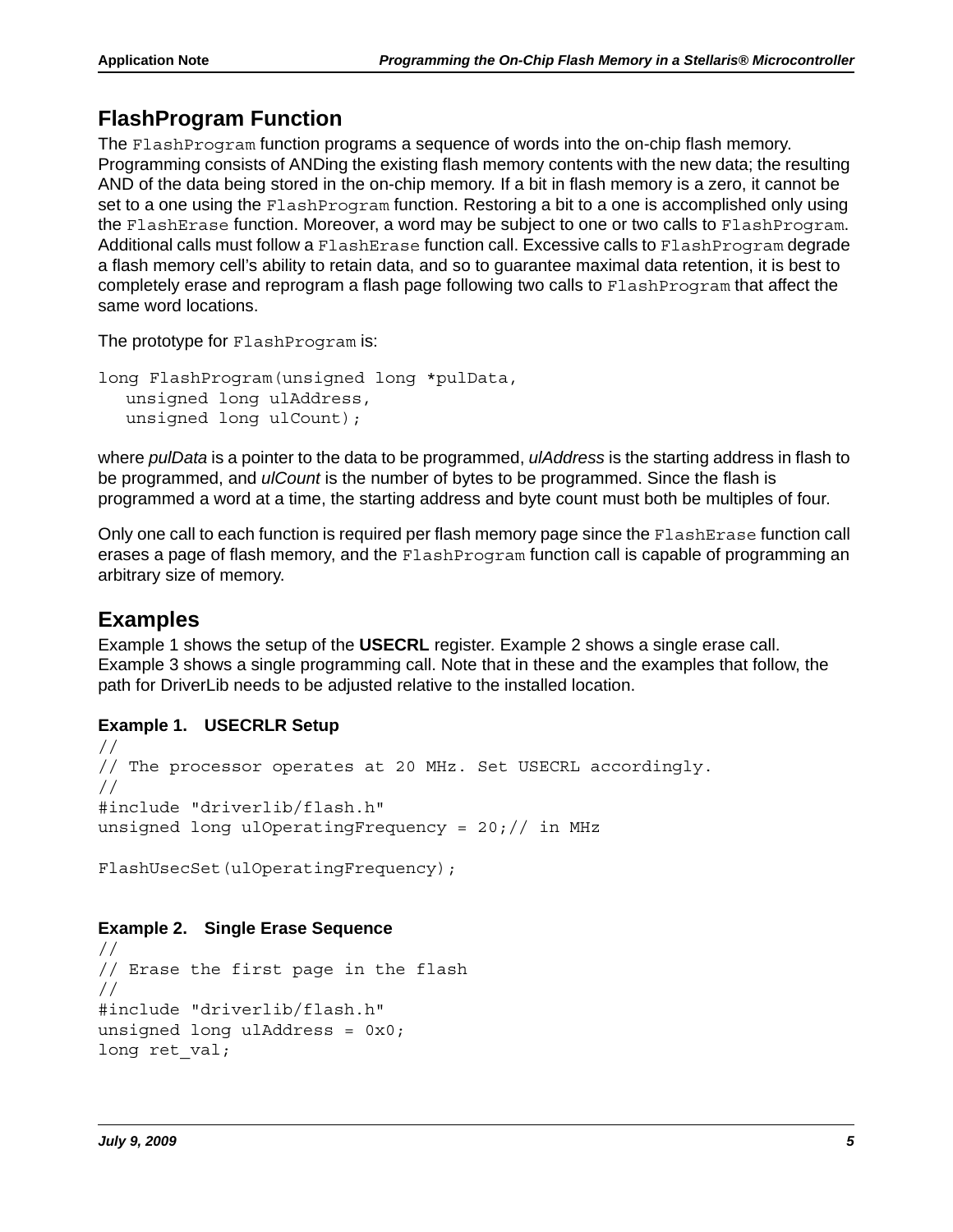```
ret val = FlashErase(ulAddress);
if (ret val == -1)
{
     // Handle an error (for example, protection)
     ...
}
// No error (continue)
...
```
#### **Example 3. Single Program Sequence**

```
//
// Program the first word (4 bytes) in the flash
//
#include "DriverLib/src/flash.h"
long ret val;
unsigned long ulData = 0xA5A5A5A5;
unsigned long ulFlashOffset = 0x0;
unsigned long ulLength = 4;
ret val = FlashProgram(&ulData, ulFlashOffset, ulLength);
if (ret val == -1)
{
     // Handle an error (for example, protection)
     ...
}
// No error (continue)
...
```
## <span id="page-5-0"></span>**Programming Flash Memory with Direct Register Writes (Polled)**

Although efficient and recommended, the Stellaris driver library is not required to program the flash memory. The flash memory interface registers are available for direct control. This section explains how to program the flash memory using these registers.

### **USECRL, FMD, FMA and FMC Registers**

There are four registers used in erase and programming operations. These registers are written in the following order and provide the following functions.

- **Note:** Flash protection is provided through the **FMPRE** and **FMPPE** registers. Although the page erase size is 1 KB, a protection block is 2 KB. See the data sheet for details.
- **1. USECRL: U Second Reload register.** The flash memory control logic contains a divider that takes the processor clock and divides it down to a 1-MHz reference clock to synchronize the timing of flash memory operations; in particular erase operations. The **USECRL** register contains an 8-bit field that is used for reloading this counter. The value programmed into this register is of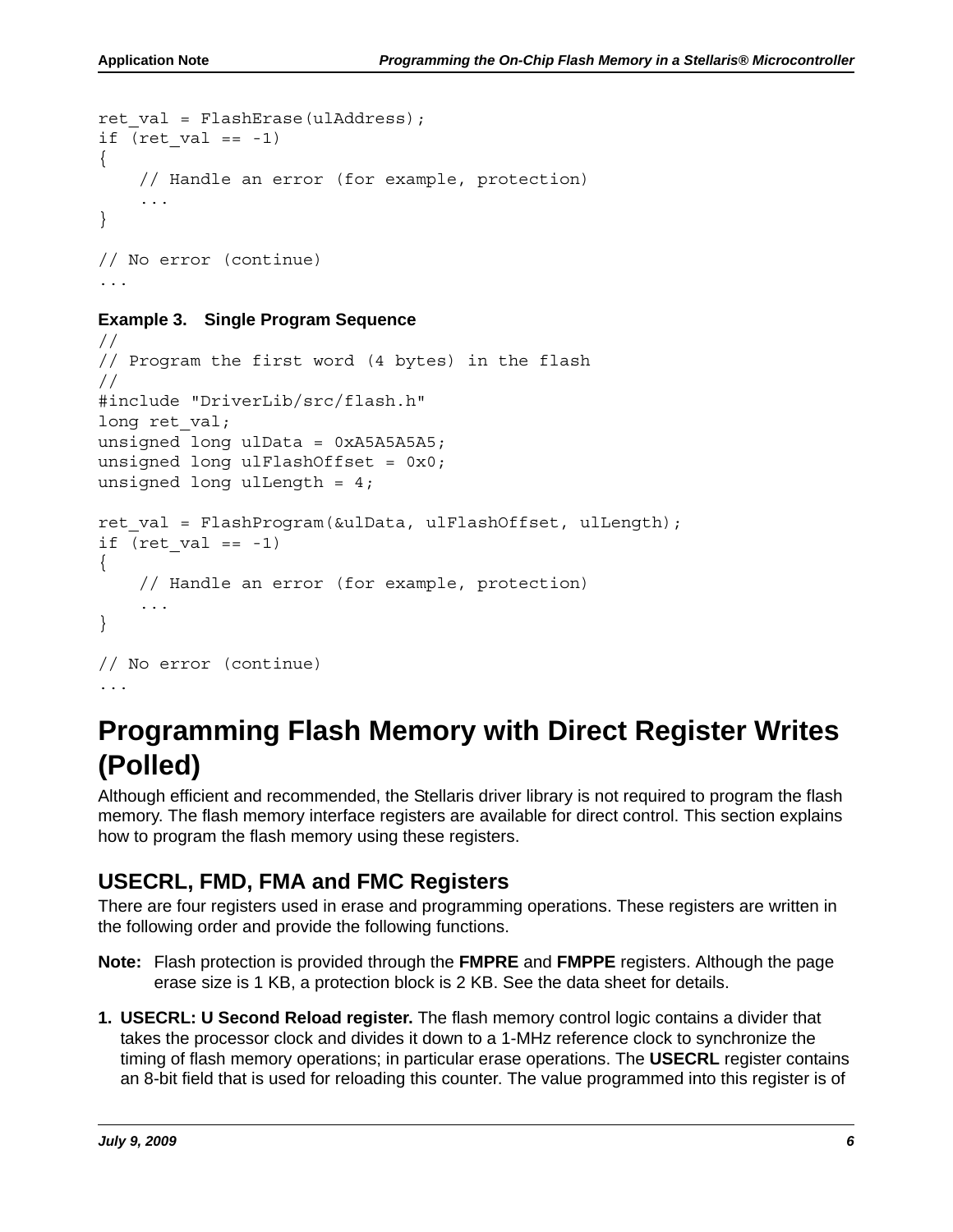the formula 'frequency (in MHz) minus 1'. This register must be programmed before performing any memory operations.

The symbolic define for this register is FLASH\_USECRL\_R.

**2. FMD: Flash Memory Data register.** This 4-byte register contains the data to write when the programming cycle is initiated. This register is not used during erase cycles.

The symbolic define for this register is FLASH\_FMD\_R.

**3. FMA: Flash Memory Address register.** During a write operation, this register contains a 4-bytealigned address and specifies where the data is written. During erase operations, this register contains a 1 KB-aligned address and specifies which page is erased. Note that the alignment requirements must be met by software or the results of the operation are unpredictable.

The symbolic define for this register is FLASH\_FMA\_R.

**4. FMC: Flash Memory Control register.** This is the final register written and initiates the memory operation. There are four control bits in the lower byte of this register that, when set, initiate the memory operation. The most used of these register bits are the ERASE and WRITE bits. It is a programming error to write multiple control bits and the result of such an operation is unpredictable.

The symbolic define for this register is FLASH\_FMC\_R. The symbolic defines for the control bits are: FLASH\_FMC\_WRITE, FLASH\_FMC\_ERASE (page erase), and FLASH\_FMC\_MERASE (mass erase entire flash).

To protect against accidental access, all writes to FMC must contain the fixed value 0xA442 in bits 31:16. If these bits are not set correctly, the register write will be ignored and no programming operation will take place. These bits can be set by ORing FLASH\_FMC\_WRKEY into the value written to the register.

After the operation is initiated, software can check for the completion of the operation by examining the **FMC** register. The **FMC** register keeps the control bit set (step 4) until the operation completes. After the operation completes, the register is cleared. This allows software to spin and wait until the operation completes.

### **Examples**

Examples 4, 5, and 6 show direct register access implementations equivalent to the peripheral driver library FlashUsecSet, FlashErase, and FlashProgram functions respectively. Each example requires the appropriate IC header file, lm3sxxx.h, which can be found in the StellarisWare/inc subdirectory. The header file for the LM3S811 part is shown here but this should be replaced with the appropriate header for your target IC.

#### **Example 4. FlashUsecSet-Equivalent Call**

```
#include "inc/lm3s811.h"
void
DirectFlashUsecSet(unsigned long ulClocks)
{
    FLASH_USECRL R = ulClocks - 1;}
```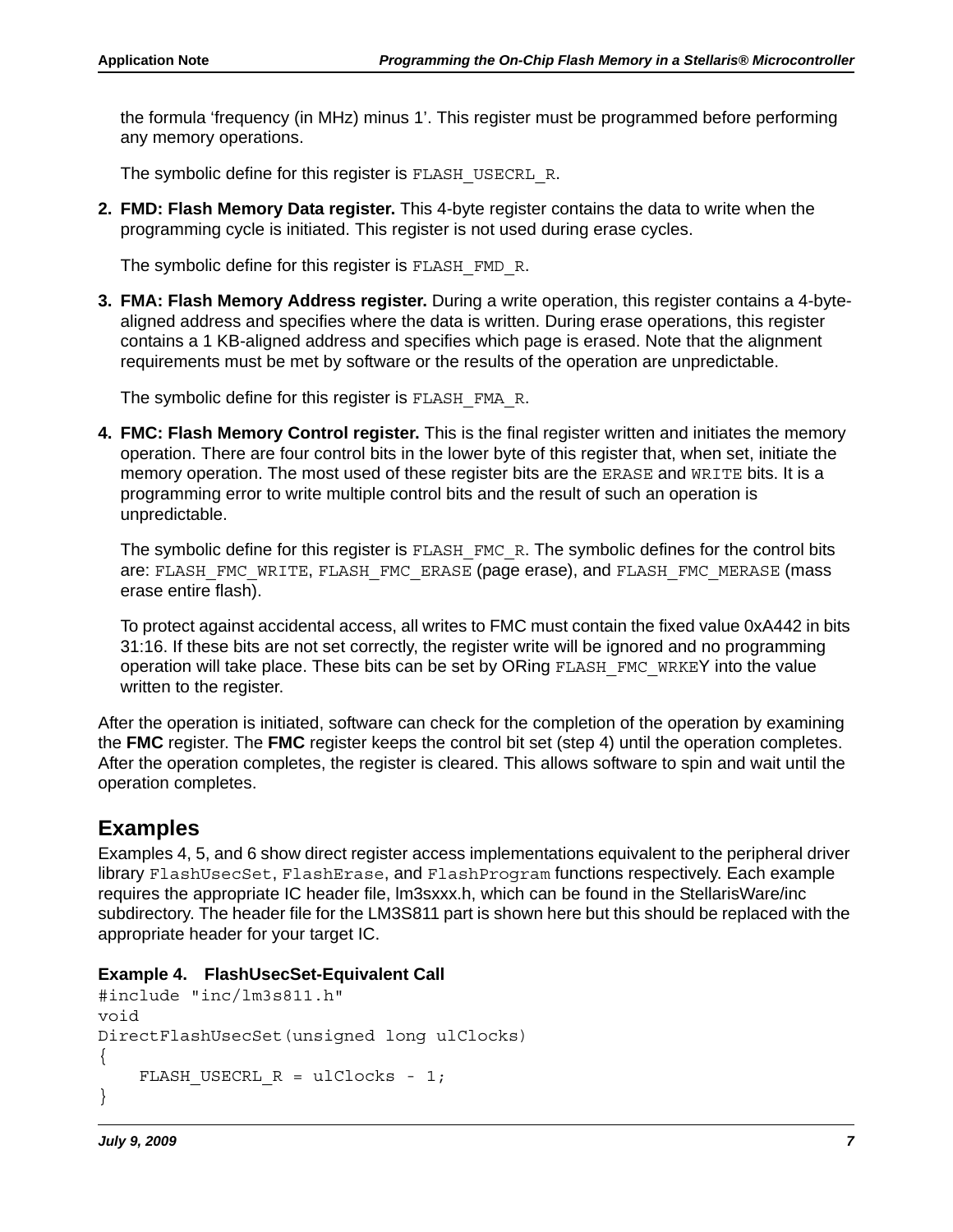#### **Example 5. FlashErase-Equivalent Call**

```
#include "inc/lm3s811.h"
long
DirectFlashErase(unsigned long ulAddress)
{
     //
     // The address must be block aligned.
     //
     if(ulAddress & (FLASH_ERASE_SIZE - 1))
     {
        return(-1);
     }
     //
     // Clear the flash access interrupt.
     //
     FLASH_FCMISC_R = FLASH_FCMISC_AMISC;
     //
     // Erase the block.
     //
    FLASH FMA R = u1Address;
    FLASH_FMC_R = FLASH_FMC_WRKEY | FLASH_FMC_ERASE;
     //
     // Wait until the block has been erased.
     //
     while(FLASH_FMC_R & FLASH_FMC_ERASE)
     {
     }
     //
     // Return an error if an access violation occurred.
     //
     if(FLASH_FCRIS_R & FLASH_FCRIS_ARIS)
     {
         return(-1);
     }
     //
     // Success.
     //
     return(0);
}
```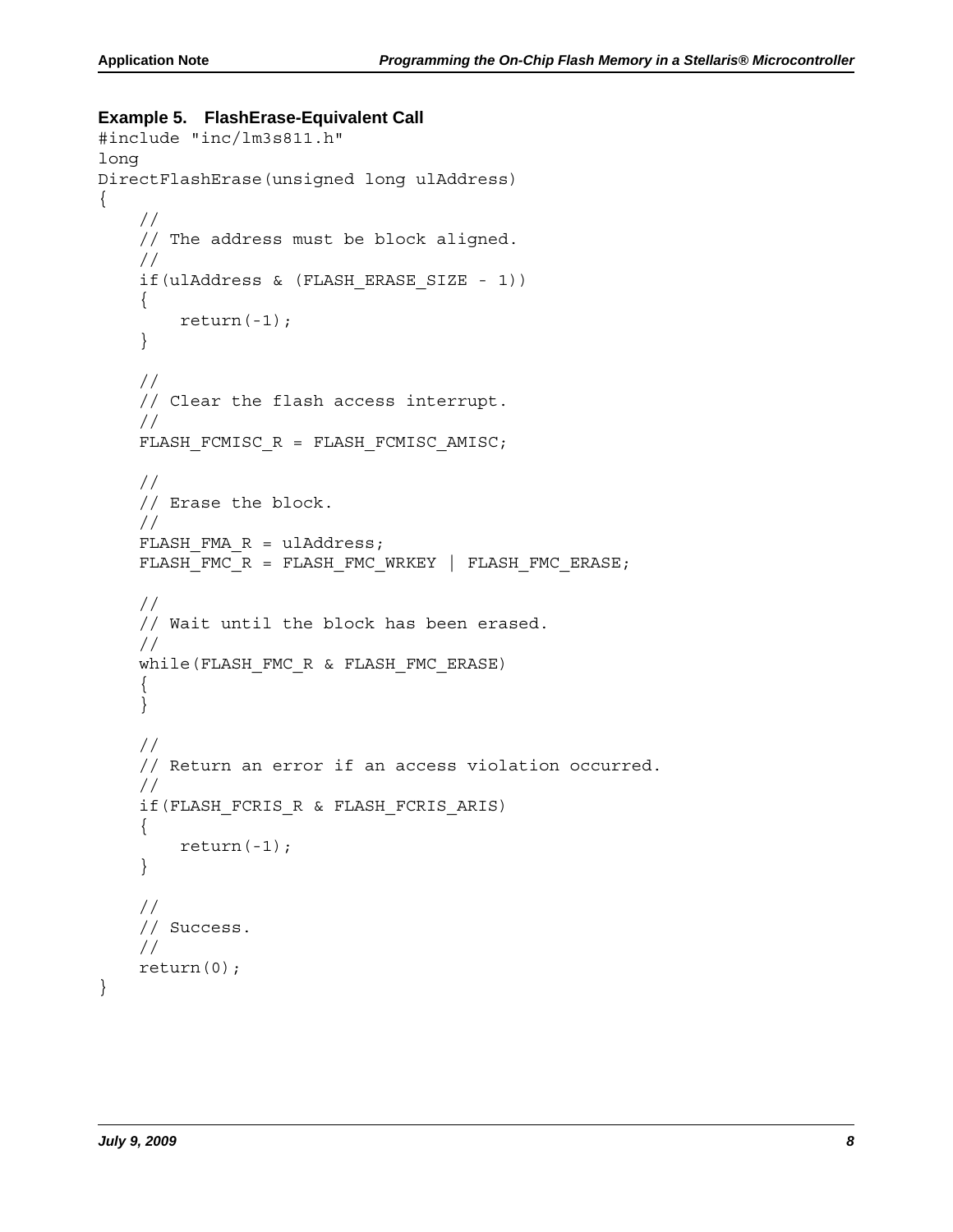#### **Example 6. FlashProgram-Equivalent Call**

```
long
DirectFlashProgram(unsigned long *pulData, unsigned long ulAddress,
              unsigned long ulCount)
{
     //
     // The address and count must be word aligned.
     //
    if((ulAddress & 3) || (ulCount & 3))
     {
        return(-1);
     }
     //
     // Clear the flash access interrupt.
     //
    FLASH_FCMISC_R = FLASH_FCMISC_AMISC;
     //
     // Loop over the words to be programmed.
     //
     while(ulCount)
     {
         //
         // Program the next word.
         //
        FLASH FMA R = u1Address;
        FLASH FMD R = *pulData;FLASH_FMC_R = FLASH_FMC_WRKEY | FLASH_FMC_WRITE;
         //
         // Wait until the word has been programmed.
         //
         while(FLASH_FMC_R & FLASH_FMC_WRITE)
\{ }
         //
         // Increment to the next word.
         //
         pulData++;
        ulAddress += 4;ulCount - = 4; }
     //
     // Return an error if an access violation occurred.
     //
```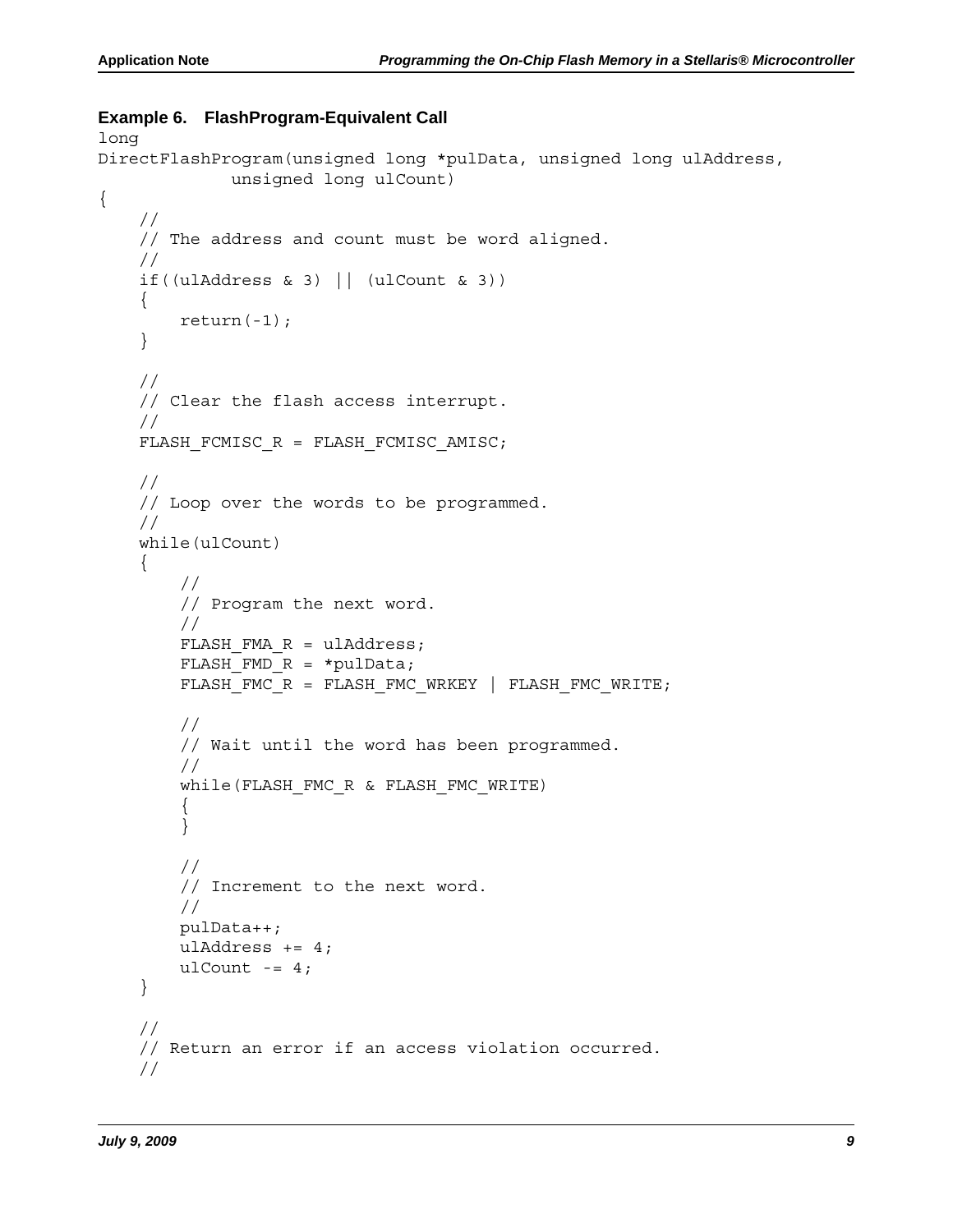```
 if(FLASH_FCRIS_R & FLASH_FCRIS_ARIS)
     {
          return(-1);
     }
     //
     // Success.
     //
     return(0);
}
```
## <span id="page-9-0"></span>**Programming Flash Memory with Direct Register Writes (Interrupt-Driven)**

The flash memory controller is capable of generating an interrupt at the completion of a memory operation. Using interrupts potentially allows an application to utilize the time spent waiting for the operation to complete (especially given the low interrupt latencies of the ARM® Cortex<sup>™</sup>-M3 core).

The software polling loop is removed and replaced with an update to local programming registers.

### **FCRIS, FCIM, and FCISC Registers**

There are three registers used in managing the Flash controller while using interrupts:

**1. FCRIS: Flash Controller Raw Interrupt Status register.** This register contains the raw interrupt status. It is set whenever a flash operation is complete. There are two bits defined in the **FCRIS** register. Bit 0 is set if the logic detects that a programming operation is attempted on a protected page. Bit 1 is set when the logic completes a flash operation.

The symbolic define for this register is  $FLASH$   $FCRIS$  R. The symbolic define of the two bits are FLASH\_FCRIS\_PRIS and FLASH\_FCRIS\_ARIS, for bits 1 and 0 respectively.

**2. FCIM: Flash Controller Interrupt Mask register.** This register contains bits that control whether a raw interrupt condition is promoted to an interrupt sent to the processor. If a mask bit is set, the raw interrupt is promoted; otherwise, if a mask bit is clear, the raw interrupt is suppressed.

The symbolic define for this register is  $FLASH$   $FCIM$  R. The symbolic define for the two bits are FLASH\_FCIM\_PMASK and FLASH\_FCIM\_AMASK, for bits 1 and 0 respectively.

**3. FCISC: Flash Controller Interrupt Status and Clear register.** This register contains bits that have a dual purpose. If the register is read, the bits indicate that an interrupt has been generated and sent to the processor. If written, an interrupt can be cleared. Writing a 1 to the register clears the bit. Writing a 0 does not affect the state of the bit.

The symbolic define for this register is FLASH\_FCISC\_R. The symbolic define for the two bits are FLASH\_FCMISC\_PMISC and FLASH\_FCMISC\_AMISC, for bits 1 and 0 respectively.

The conventional use of this register is as follows. In the interrupt handler, software reads the **FCISC** register and handles the appropriate condition. When complete, the content of the **FCISC** register is written back to itself, which clears the handled condition.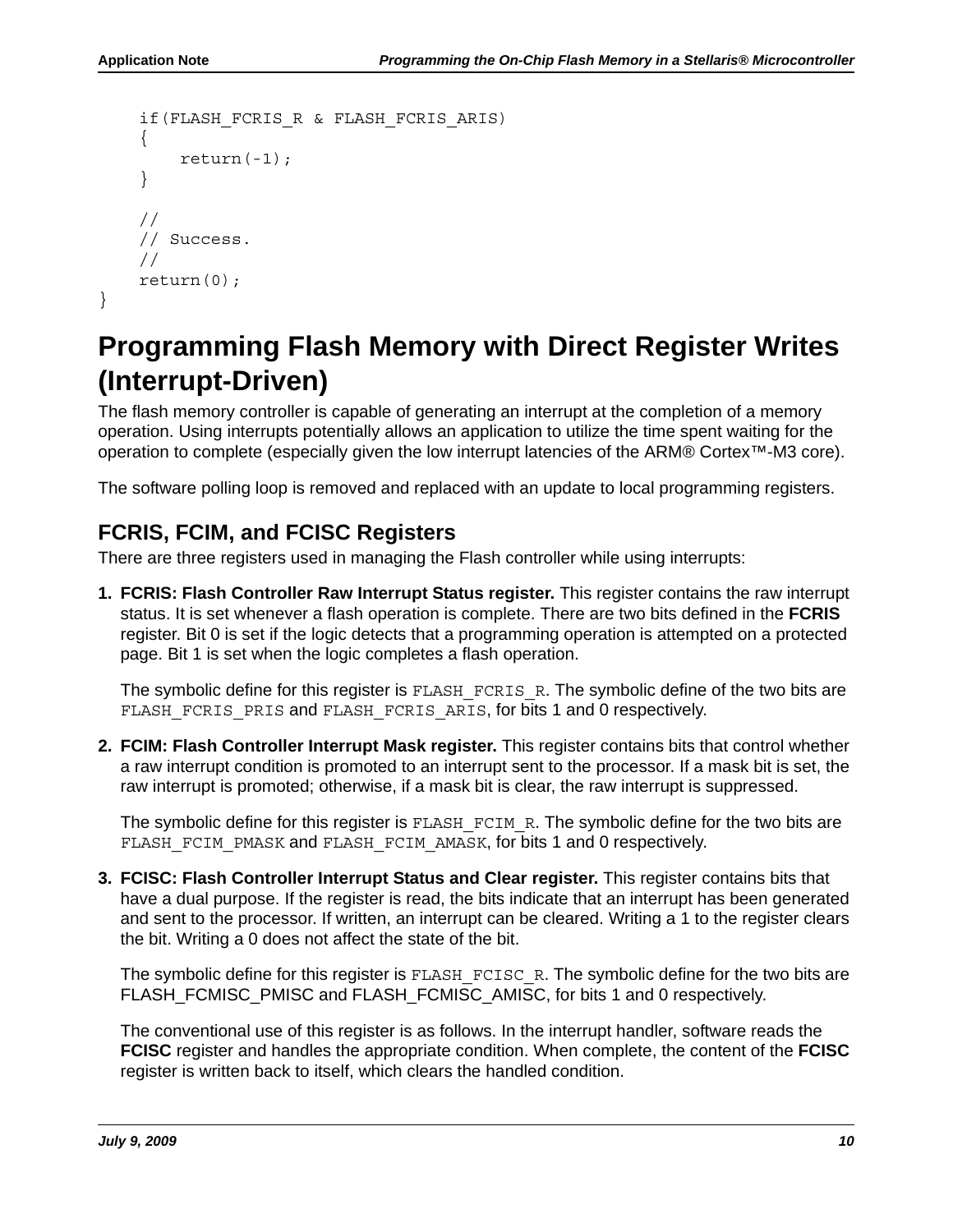Note that in order to implement an interrupt-driven programming method, all code that executes during the flash program operation must execute out of SRAM memory. Moreover, potential interrupt sources must be masked off. These requirements are to ensure that the flash memory is not accessed while processing the write/erase operation.

## <span id="page-10-0"></span>**Issues to Consider**

One issue that this application note does not address is the need for exclusive access of the flash memory during an update operation. If more than one process can update the flash memory, the updates must be safely sequenced.

Also keep in mind the limitations documented in the data sheet. The data sheet specifies the values of each of these limits.

- The flash memory is limited to the number of erase and program cycles.
- Each word may not be subject to more than a specific number of programming cycles before an erase cycle is required. In other words, for any given word, FlashProgram can only be called twice before FlashErase is called.

## <span id="page-10-1"></span>**Conclusion**

There are a number of methods to erase and program the flash memory on the Stellaris family of microcontrollers; from easy to less-than-easy-but-not-complex.

## <span id="page-10-2"></span>**References**

The following are available for download at www.luminarymicro.com:

- Stellaris microcontroller data sheet, Publication Number DS-LM3S*nnn* (where *nnn* is the part number for that specific Stellaris family device)
- *Stellaris® Peripheral Driver Library User's Guide*, Document order number SW-DRL-UG
- Stellaris Peripheral Driver Library, Order number SW-DRL